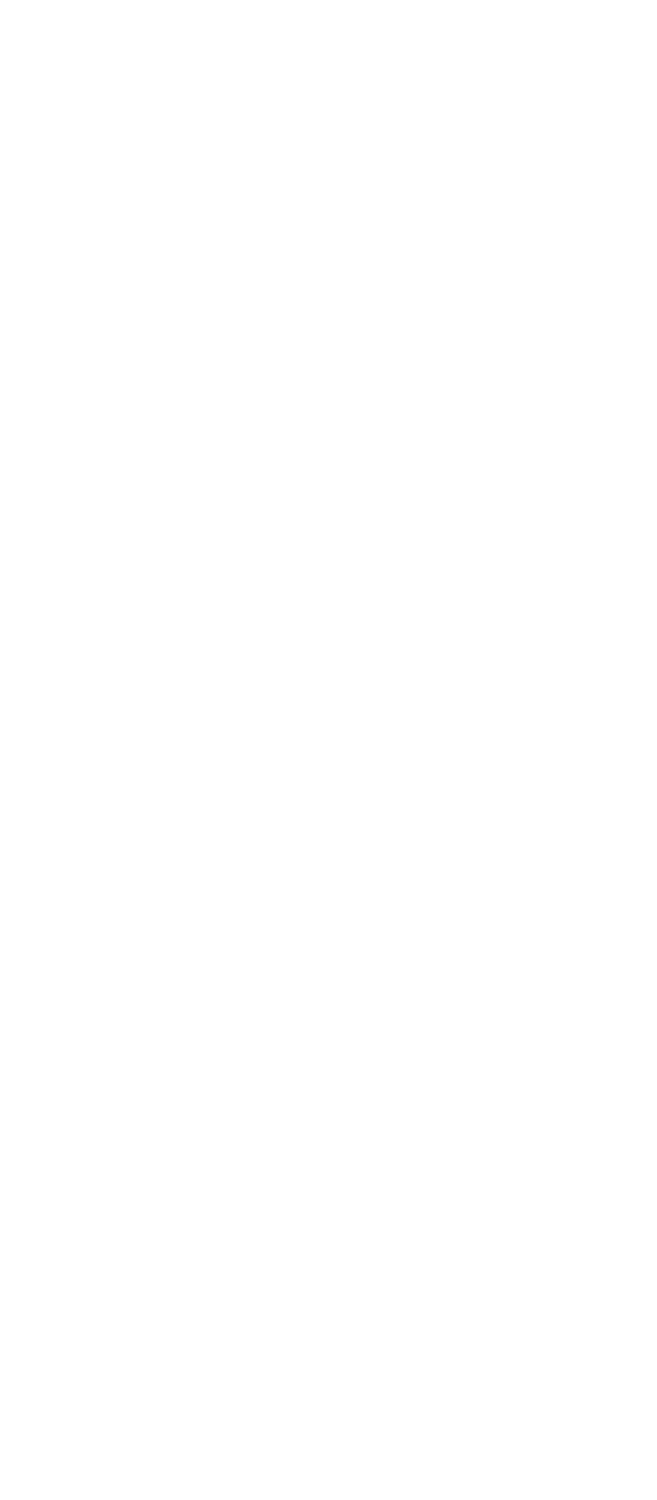### TERMS AND CONDITIONS

#### I. Description of the Program

a) APEX Member Rewards ("Program") is a service provided by Financial Partners Credit Union ("Sponsor") and managed by ampliFI Loyalty Solutions, LLC ("Administrator").

b) Participation in the Program is exclusive to those who have a current membership with Financial Partners Credit Union. These individuals are defined as ("Members").

c) The Sponsor reserves the right to disqualify any Member from participation in the Program and invalidate all Points for abuse, fraud, or any violation of the Program terms and conditions. The Sponsor may make such a determination in its sole discretion.

d) The Rewards Program is void where prohibited by federal, state, or local law.

e) The Sponsor and the Administrator are not responsible for typographical errors and/or omissions in any

Program document.<br>f) The Spor The Sponsor and the Administrator reserve the right to change the terms and conditions as well as the points required for a reward within the Rewards Program. At the Sponsor's option, redemption of Points may be restricted, limited, expired or cancelled at any time without prior notice.

g) Eligibility in the Program is restricted to individuals who have a statement address within the 50 United States, the District of Columbia or any U.S. Possession or Territory.

The Program's Privacy Policy is available at the Program's website on the bottom of each page.

i) The Sponsor and the Administrator, and their respective directors, officers, and employees, make no representations or warranties, either express or implied, including those of merchantability or fitness for a particular purpose, in connection with the Program. Each Member participating in the Program agrees to indemnify and hold harmless the Sponsor and the Administrator, and their respective directors, officers, and employees, from and against any loss, damage, liability, cost, or expense of any kind (including reasonable attorneys' fees) arising from the Member's use of the Program, any fraud or misuse of the Program, a violation of these Terms and Conditions or applicable law or the rights of any third party.

#### II. Earnings Points

a) Members will earn APEX Points ("Points") for qualified products and services, or for transactions made at participating merchants using their Debit Card or Platinum Rewards Credit Card ("Qualifying Transactions").

b) Points will be accumulated at the rate of:

#### Consumer Debit

EZ Card, Free and Premier Checking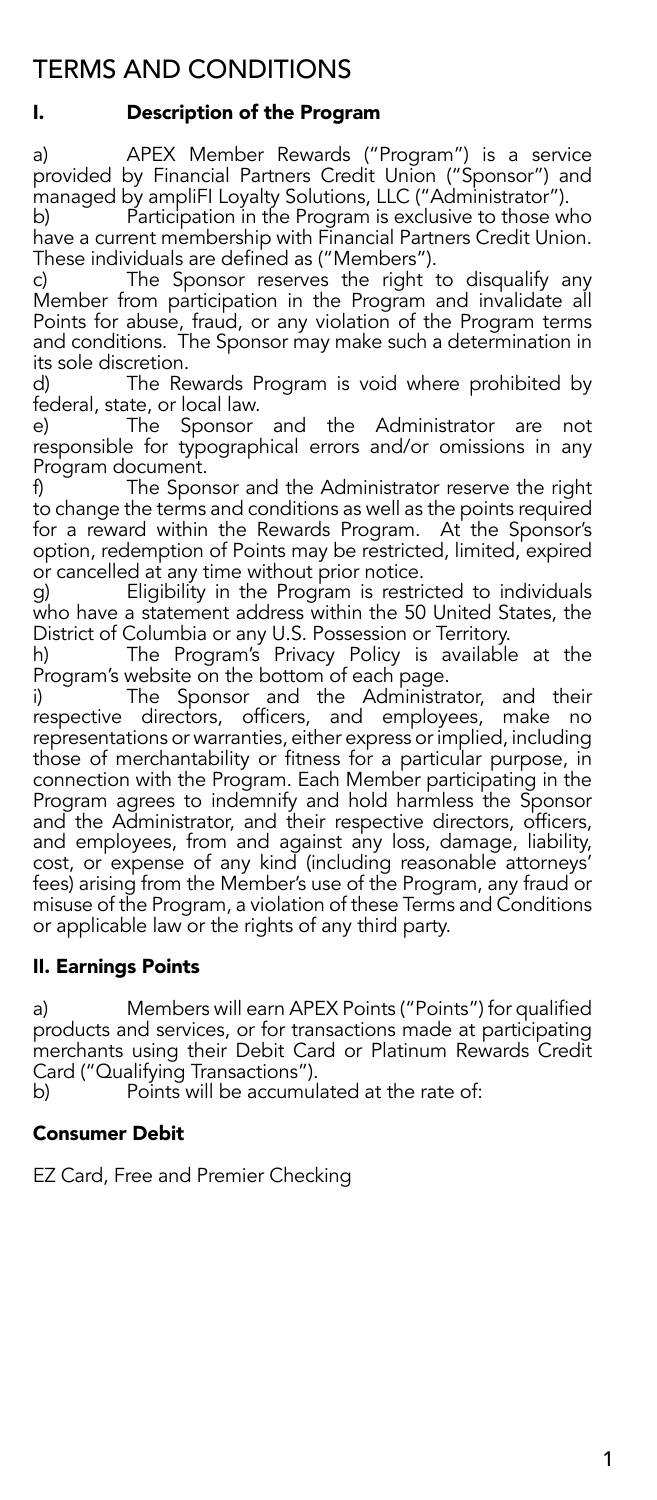1. 250 points when debit card signature-based transaction spend equals or exceeds \$1,000 dollars and 15 or more transactions are performed per month. Spend is aggregated on all qualifying checking accounts within a single membership. Each membership is limited to a single reward per month. Members will not receive points for PIN Based transaction spend or for ATM transactions.

#### Consumer Credit

Platinum Rewards

1. Three points per one (1) dollar spent on fuel purchases. \*<br>2.

Two points per one (1) dollar spent on groceries purchases. \*<br>3.

Two points per one (1) dollar spent on drug store purchases. \*

Two points per one (1) dollar spent on utilities purchases, including but not limited to cell phones, electric, cable, water, and natural gas. \*<br>5. Two points per one

Two points per one (1) dollar spent health club purchases. \*

6. All other qualified credit card transactions will earn one point per every one (1) dollar charged to the cardholder's credit card.

\*Please note that these categories are categorized by specific Merchant Category Codes. Not all merchants may use the specific qualified transactions codes. The additional points may not be issued, if the merchant does not use a qualified Merchant Category Code.

#### Other products and services

Consumer Loans

1. Direct Auto\*: 2,500 points on a purchase or external refinance of a direct auto loan<br>2. Direct Boat/Motor

Direct Boat/Motorcycle/RV\*: 2,500 points on a purchase or external refinance of a direct boat, motorcycle or .<br>२<br>२

Direct Personal Loan\*: 5,000 points on a new personal loan

4. Mortgage: 10,000 points on a new purchase or external refinance of a mortgage loan<br>5. Home Equity Line of Credit

5. Home Equity Line of Credit (HELOC): One point for every one (1) dollar advanced in first 90 days after loan opening, with a 2,500 point maximum per loan.

\*Direct Loans: Defined as loan directly applied for, underwritten by and financed through Financial Partners Credit Union. Loans procured through Financial Partners Credit Union's third-party relationships do not qualify for rewards, e.g. CU Direct, Rate Genius, Fi-Wise, Upstart, etc. are excluded. Not all third-party relationships are listed and are subject to change without notice. Please contact Financial Partners Credit Union at 800.950.7328 for more information on loan exclusions.

Rewards are limited to new loans opened with Financial Partners Credit Union. Existing credit union loans that are refinanced to lower the rate, extend the term or reduce the payment do not qualify.

c) Debit and Credit Card Point earnings are based on the net retail purchase transaction volume (i.e., purchases less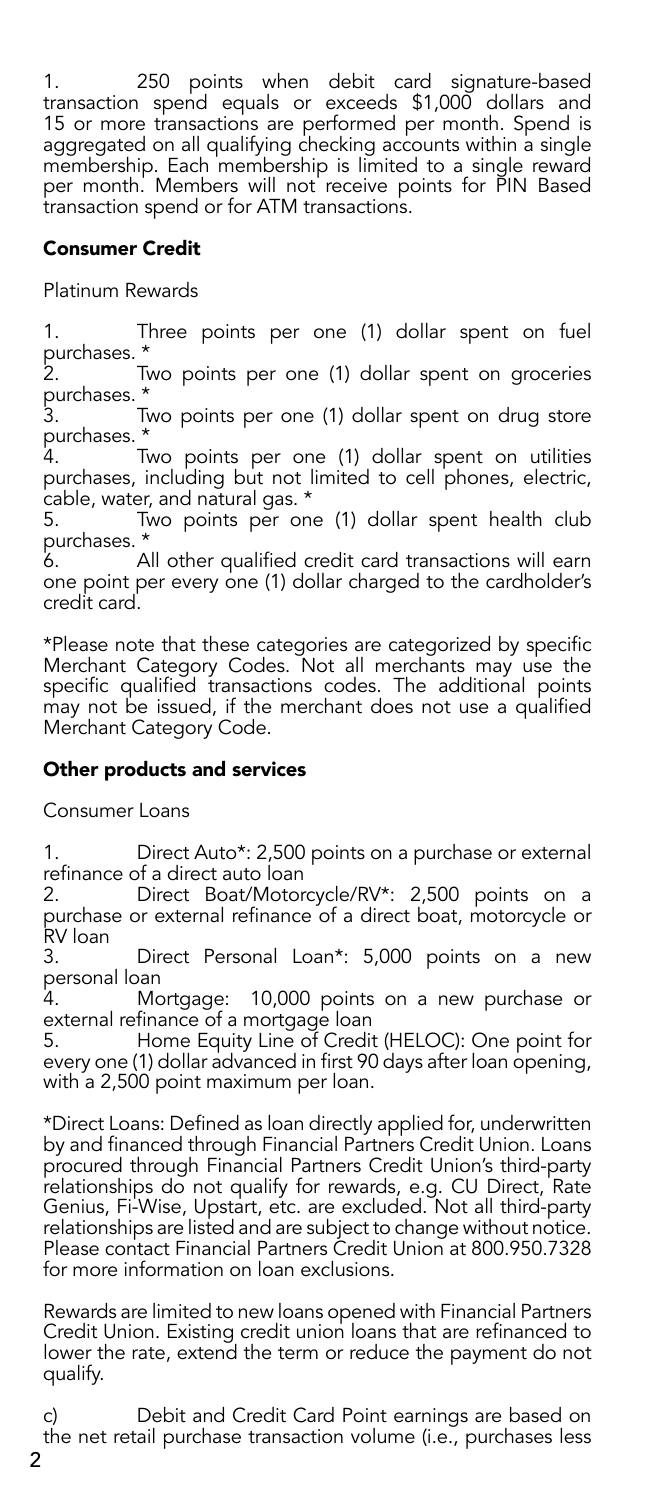credits, returns and adjustments) charged to the Card during each day by the Cardholder. Net purchases are rounded to the nearest dollar and are subject to verification. If a transaction is subject to a billing dispute, the point value of the transaction may be deducted from the point total during the dispute period. If the transaction is reinstated, points will be reinstated. d) Merchant Funded Points (ShopSPOT). Members can earn additional Points from participating merchants when using their Platinum Rewards card for purchases at participating AMPRE merchants, both online and in-store. Point earnings will vary based upon the merchant. Each merchant's Point earning

ratio is listed on the Program's website. By providing your email address when you register on the Rewards website, you can agree to receive all future AMPRE correspondence and notices electronically to that email address. Email is the primary method for contacting Members regarding their participation in the Program. It is the Member's responsibility to update or change the email address on file. This can be done on the Program's website.

New merchant offers are updated periodically. There is not a limit to the number of times a Member can earn Points for shopping at an AMPRE merchant.

e) <sup>I</sup> in the event of fraud, abuse of Program privileges or violation of the Program rules (including any attempt to sell, exchange or transfer points or the instrument exchangeable for points), the Program Sponsor reserves the right to cancel Member's membership in the Rewards Program.

Points may not be combined with any other loyalty/frequency reward program that is not managed by the Program's Sponsor.

g) The Sponsor reserves the right to award bonus Points to selected Member or cardholders for any activity or condition it decides.

h) Points are not the property of the Member, and cannot be bought, sold or transferred in any way (including upon death or as part of a domestic relations matter).<br>i) Points are tracked and redeemable on a firs

Points are tracked and redeemable on a first-in, firstout basis. Points will expire on the last day of the month, three (3) years after the date of issuance.

The Sponsor and the Administrator shall have no liability for disagreements between Members regarding Points. The Sponsor's decisions regarding Point discrepancies shall be final.

#### III. Redeeming Points

a) To redeem points, follow the instructions below, visit the Program's website or call the customer service department. All contact information is listed at the bottom of these Terms and Conditions.

b) To be eligible to redeem Points, the Members account(s) must be open (meaning not voluntarily closed, canceled or terminated for any reason) and the Rewards Card, if applicable, cannot have any other status preventing authorizations.

c) Points are deducted from the Member's Point balance as soon as they are redeemed.

d) Points must be redeemed by the Member but can be used to provide a reward for another person of their choice. e) The Member agrees to release the Sponsor and Administrator, and its vendors from all liability for any injury, accident, loss, claim, expense or damages sustained by the Member, associated with a reward or use of rewards while participating in this Program and in the case of a travel reward, anyone traveling with or without the Member, in connection with the receipt, ownership, or use of any reward. The Administrator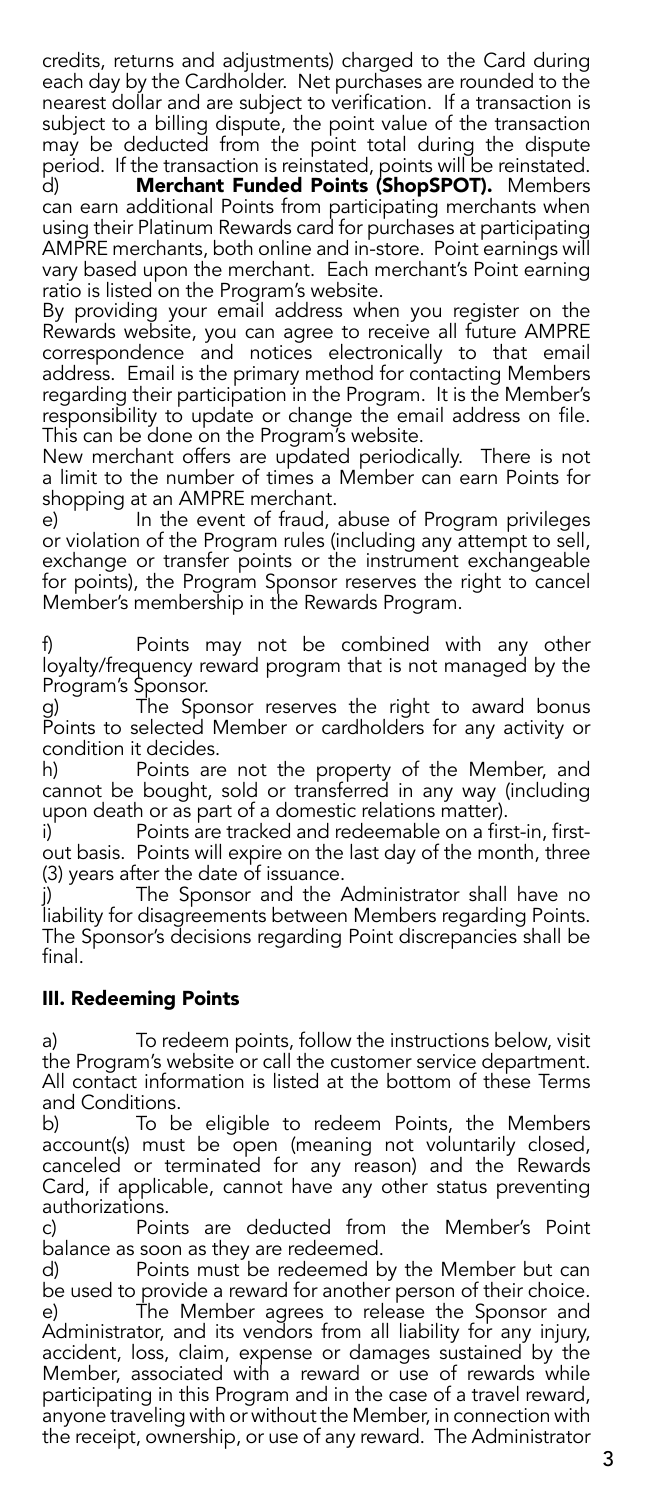and the Sponsor shall not be liable for consequential damages, and the sole extent of liability, if at all, shall not exceed the actual value of the reward.<br>f) The Member is

The Member is responsible for determining any tax liability arising from participation in the Program. Consult a tax advisor concerning tax consequences.

g) Participating merchants and third-party service providers are responsible for the quality and performance of any products or services they provide. The Sponsor and the Administrator are not responsible in any way for the products or services provided by participating merchants and third-party service providers.

#### IV. Travel rewards

The Administrator's travel redemption center is able to take care of all travel arrangements. They are a full service agency that can assist with air rewards, hotel, auto, vacation and cruise reservations.

a) General Terms and Conditions related to Travel:

Reward redemptions that are included as part of your transaction will be deducted from your Reward Program account.

ii. Payments by debit or credit card will appear on your monthly card statement as "CL \*Trip Charges" or as a charge from the applicable airline, hotel, car rental, activity, cruise or tour provider (each, a "Supplier" and collectively, "Suppliers").

iii. Travel Services may cancel the booking in the event of non-payment or payment dispute and standard penalties imposed by the Suppliers, up to the full amount of each ticket/ reservation, will be applied.

iv. All bookings made by Travel Services shall comply with all applicable U.S. laws, rules and regulations including, without limitation, sanctions issued by the Office of Foreign Assets Control. Such sanctions may prevent Travel Services from offering travel to specific destinations or individuals. To assist Travel Services with its compliance with laws, rules and regulations, Travel Services may ask you for additional information. Any booking made, or in good faith believed to be made, in violation of U.S. law, will be cancelled by Travel Services, in its sole discretion, with no liability to you other than to issue a refund, if permitted by law.

v. CANCELLATIONS AND CHANGES. Reservations are subject to the rules of each Supplier on your itinerary; some reservations cannot be cancelled; other reservations may incur Program fees and/or Supplier fees to cancel or change. Refunds, if permitted, typically take 2 billing cycles for us to receive from the vendor and for it to then appear in your account(s). Refunds are subject to the policies of the individual Supplier. All refund requests must be submitted within 30 days after the scheduled departure date and any negotiable documents (i.e. airline tickets, redeemable certificates or vouchers, etc.) issued must be returned to Travel Services prior to processing any refund. For reservations made with points/miles, partial refunds may be returned in the form of a check for the amount of the refund.

Please note: The cancellation policy for reservations made through our Program may differ from the cancellation policy for reservations made directly with the supplier.

#### b) General Travel Information

Approved, government issued photo identification is required at check in and must match the full name on the reservation for travel. Due to the Real ID requirements, your driver's license or ID card may not be accepted for travel after certain dates. For the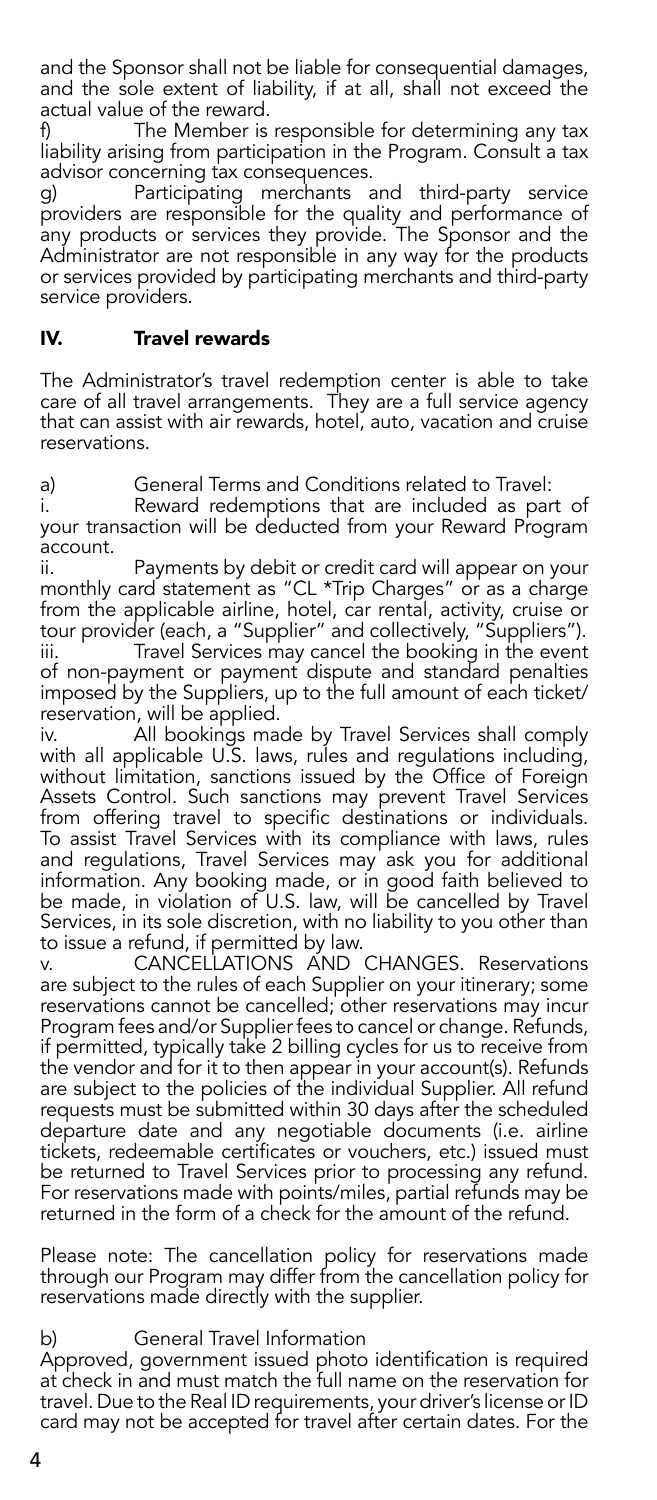most current information on the Real ID requirements, please visit: https://www.dhs.gov/real-id. If this is an international trip, you will need a Passport and you may need a Visa and you may need to satisfy certain health requirements. Passports usually need to be valid for a specified period of time (such as six months) after your scheduled return date. For foreign entry requirements, go to http://travel.state.gov or contact the embassy/consulate of the country to which you are travelling, including layover and stopover destinations, to determine entry documentation and other requirements, such as immunizations that you must satisfy, including return entry into the country from which you departed. It is your responsibility to obtain proper travel identification and satisfy all requirements for each location on your itinerary, including layover and stopover destinations. Carriers cannot board any passenger who fails to carry required documents. Some carriers may require you to show the credit card used as payment for your ticket(s).

Minors under the age of 18 who are traveling with only one parent may be required to have additional documentation. Please contact your airline or the embassy/ consulate of the country from which you are departing and the country to which you are traveling for additional information.

ii. Travel Services has no special knowledge regarding the suitability for disabled persons for any travel itinerary. Travel Services also has no special knowledge regarding unsafe conditions, health hazards, weather hazards, or climate

extremes at locations to which you may travel. information concerning possible dangers at international destinations, Travel Services recommends contacting the Travel Advisory Section of the U.S. State Department at 202-647-5225.

For medical information, Travel Services recommends contacting the Centers for Disease Control and Prevention at 800-232-4636. For foreign health requirements and dangers, go to http://www.cdc.gov/travel.

Travel reservations are subject to the rules of each Supplier on your itinerary. The information and descriptions given about the Suppliers are believed to be accurate, but Travel Services makes no warranty or representation regarding the information and descriptions.

vi. The passenger's ticket(s), when issued, or the electronic reservation, shall constitute the sole contract between the Supplier and the purchaser and/or passenger. Travel Services shall have no liability for any actions or omissions of the Supplier.<br>vii. Trav

Travel Services shall have no responsibility for any credit or voucher issued by any Supplier, and any questions or issues you may have with respect to such credit or voucher must be addressed directly with the Supplier.

viii. Special requests made to a Supplier are on a request only basis and cannot be guaranteed. Fees, taxes and charges may apply, depending on the service request.

ix. Upgrades are not permitted on certain itineraries. Please check with the Supplier directly.

x. Supplier policies are subject to change at any time without notice.

xi. Travel Services is not responsible for any lost or damaged luggage.

xii. Certain rate types do not permit credit for airline frequent flyer programs or car or hotel loyalty programs. The name connected to the frequent flyer program or loyalty program must match the traveler listed on the itinerary or the Supplier may invalidate the booking.

c) Hazardous Materials

i. Federal law forbids the carriage of hazardous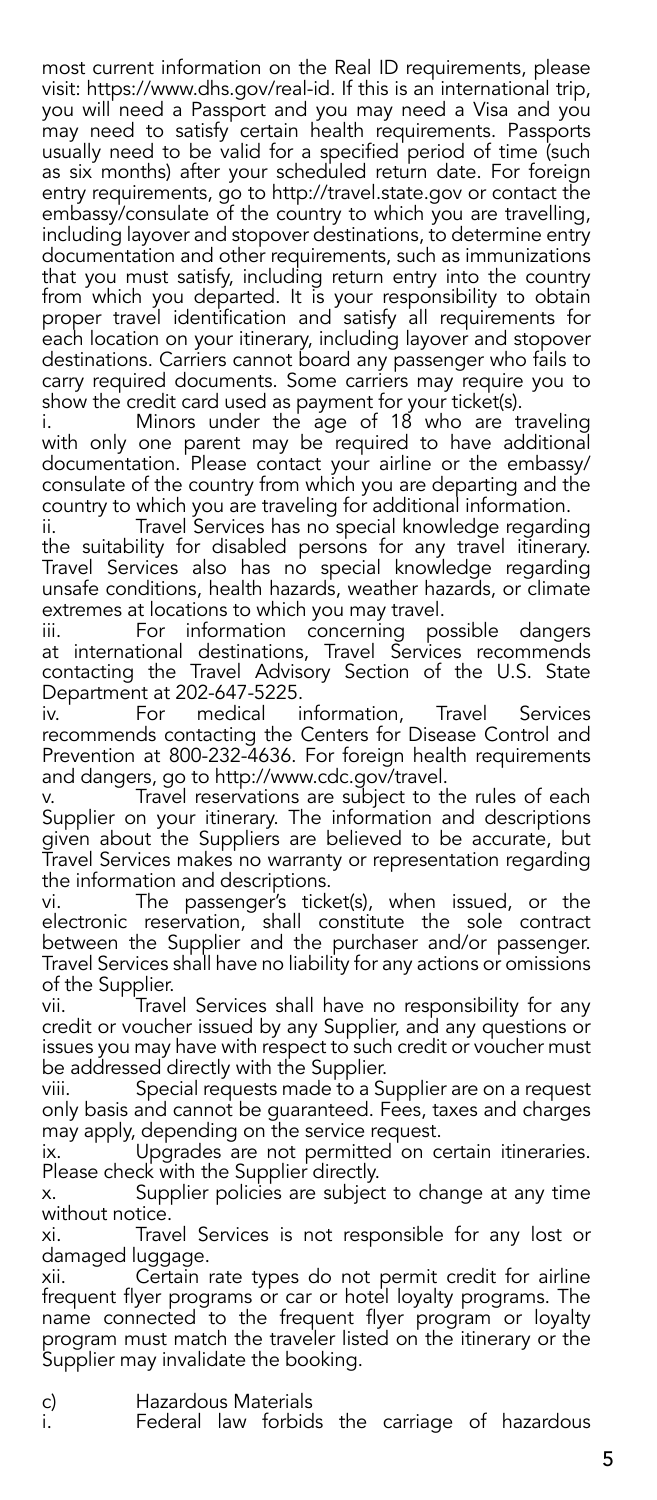materials aboard aircraft in your luggage or on your person. A violation can result in five years' imprisonment and penalties of \$250,000 USD or more (49 U.S.C. 5124). Hazardous materials include explosives, compressed gases, flammable liquids and solids, oxidizers, poisons, corrosives and radioactive materials. Examples: Paints, lighter fluid, fireworks, tear gases, oxygen bottles, and radio-pharmaceuticals.

ii. There are special exceptions for small quantities (up to 70 ounces total) of medicinal and toilet articles carried in your luggage and certain smoking materials carried on your person. For further information contact the airline directly.

#### d) Baggage Fees

i. Baggage policies and fees, for carry on and checked baggage, vary by Supplier. Some Suppliers charge a fee for the first and/or second standard-sized checked bag. Please check with the Supplier for baggage charges, size limitations, weight and other restrictions. Baggage fees may vary depending on whether the travel is Domestic or International. A list of air carriers and their fees for checked baggage can be found at http://www.airlinebaggagecosts.com.

#### e) Destination Taxes

i. Government imposed departure or entry taxes may not be included in ticket taxes. Passengers should be prepared to pay these taxes in cash, in local currency, on location.

f) Airline Terms and Conditions

i. Airline tickets are NON-REFUNDABLE and NON-CHANGEABLE unless permitted by the terms of the fare and, if permitted, are subject to airline rules, airline penalties up to the full amount of each ticket plus, in the case of a changed ticket, fare difference charges, and may also be subject to Program fees. If the ticket is refundable, there may be cancellation fees to refund the ticket. Note: If there is more than one carrier on your itinerary, airline rules, airline penalties and change fees may apply to EACH airline on your itinerary and each change made.

ii. A small number of air carriers may require Travel Services to confirm flight availability when booking. If there is any issue with availability, a travel representative will contact you within 24 hours to make alternate flight arrangements at no additional cost.

iii. In some situations an airline may issue you a credit "in lieu of" a refund according to the fare rules associated with the individual booking. If a credit is issued by an airline, it is held by the airline in the name of the individual who was the passenger of record on the original reservation. This credit can be used towards the payment for the booking of a new trip under the following conditions:

a) The new reservation is in the name of the same passenger as the canceled booking;<br>b) The new reservation is c

The new reservation is on the same airline as the original reservation;<br>c) All travel

All travel associated with the new trip must be completed prior to the date specified by the airline which is determined by the fare rules of the original ticket and the original class of service;

d) You are responsible to pay any exchange fees charged by the airline related to the making of a new reservation as well as any additional charges, fees or fare increase;

e) Credit cannot be applied against an existing .reservation<br>۱<sup>.</sup>

If a refund or a credit is not issued by the Supplier, the canceled reservation will have no value for future use.

iv. Airlines may impose additional costs and fees for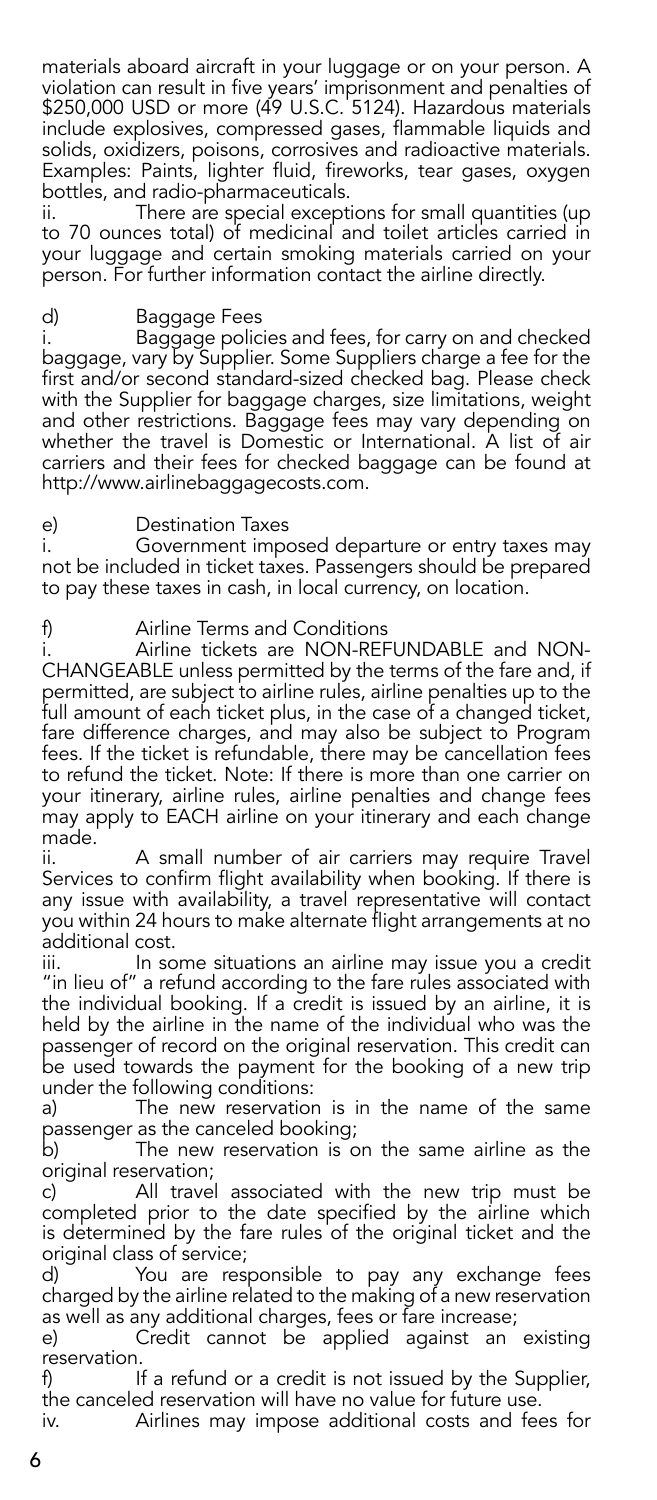baggage, meals, beverages and other services. These costs are your sole responsibility.

v. Unused tickets contain no value if not canceled prior to scheduled departure date/time as specified by the airlines fare rules.

vi. Tickets cannot be reassigned or transferred to a different passenger or airline.<br>vii. Flight schedules

Flight schedules are subject to change. Travel Services is not responsible for any schedule change(s) or notifying you of such change(s). Please confirm the scheduled departure time(s) on the airlines' websites at least 48 hours prior to departure for domestic flights and at least 72 hours prior to departure for international flights to learn if your flight schedule changed.

viii. Failure to use any reservations may result in automatic cancellation of all continuing and return reservations. You must advise your carrier if your travel plans change en route.

ix. Check with each airline regarding its specific boarding and check-in requirements, it is always best to check-in within 24 hours of the flight. Airline flights may be overbooked, and there is a slight chance that a seat will not be available on a flight for which you have a confirmed reservation. If this occurs, the airline will make alternative arrangements for you.

x. Turboprop aircraft may exist on your itinerary. Airlines reserve the right to change aircraft equipment without notice to the booking travel agency or the consumer.

xi. If a code-share flight exists in your itinerary (a flight where two or more airlines share the same flight), passengers must check in with the operating airline on day of departure.

xii. All tickets will be issued at the time of booking as e-tickets, unless e-tickets are unavailable due to airline restrictions. All paper tickets will be shipped within 48 hours.

xiii. If your paper ticket(s) is lost, stolen, or destroyed, contact Travel Services immediately for details on how to process your claim. You may need to purchase a new ticket to travel while you are waiting for any permitted refund or credit. You remain responsible for payment due for the lost, stolen, or destroyed ticket(s) unless a refund or credit is issued by the carrier.

xiv. Advance seat assignments, if available and allowed by airline, are not guaranteed and could be subject to additional fees. Please inquire with the airline about your boarding pass(es).

xv. Please go to http://www.dot.gov/office-policy/ aviation-policy/aircraft-disinsection-requirements to learn about the use of insecticides in certain aircraft.

xvi. For information regarding airline liability limitations, baggage liability and other regulations of by the Montreal Convention, and other regulations, please consult your air carrier.

xvii. More than 6 tickets booked on the exact same flights for the exact same dates, is not permitted. If we determine that you have booked reservations for more than 6 tickets in separate reservations, those reservations are subject to cancellation and will incur applicable cancellation fees in accordance with the airline's individual fare rules.

xviii. For flights that are destined for, transit through, or depart Canada, passengers may be entitled to certain standards of treatment and compensation under the Air Passenger Protection Regulations, which can be found at http://www.gazette.gc.ca/rp-pr/p2/2019/2019-05-29/html/sordors150-eng.html. For more information about your passenger rights please contact your air carrier or visit the Canadian Transportation Agency's website at https://www.otc-cta.gc.ca/.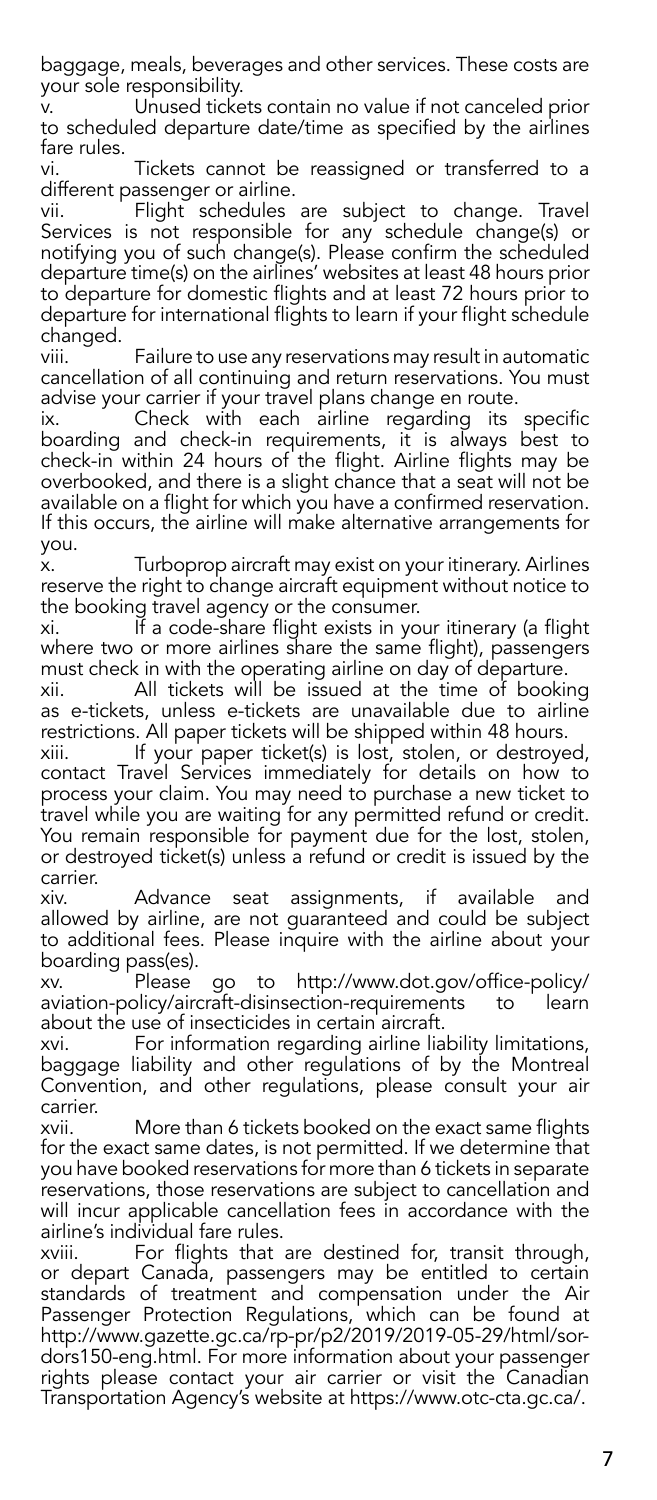g) Hotel Terms and Conditions Hotel rooms are NON-REFUNDABLE and NON-CHANGEABLE unless permitted by the terms of the room/ rate description. Check the terms carefully before making a hotel reservation for cancellation or change terms and fees. For rooms that are non-refundable, if you change or cancel your reservation at any time, you will still be charged the full reservation amount of room and tax for the entire stay.

ii. If permitted, cancellations or modifications received at any time may be subject to a Program fee in addition to any Supplier fees. Such fees will appear on your monthly card statement as "CL \*Trip Charges".

iii. More than 9 rooms booked at the same hotel during the same dates, even if all the dates are not identical, is not permitted. If we determine that you have booked reservations for more than 9 rooms in separate reservations, those reservations are subject to cancellation and will incur applicable cancellation fees in accordance with the rate description.

iv. Hotel room reservations cannot be transferred or reassigned to another traveler and cannot be resold. If we determine that you have transferred or re-sold a reservation, those reservations are subject to cancellation and will incur applicable cancellation fees in accordance with the rate description.

v. No shows are non-refundable and will result in a forfeiture of all payments made and points used by you in connection with the reservation, without credit due. If you think you may arrive at a hotel late, please contact the hotel directly to arrange for late arrival, if available. Actual times for "late vary by hotel.

vi. Early check-out from a hotel is not subject to a refund, unless allowed by the Supplier.

vii. Contact Travel Services via the number listed on your itinerary for all cancellation or change requests. Cancellations or changes handled by the hotel directly may result in additional fees and/or the forfeiture of any refund due.

viii. Government issued photo identification is required at check-in and must match the name on the reservation. Some properties have a minimum age requirement for check-in.

ix. Policies for children vary by hotel. Please contact the hotel directly to learn whether child benefits are offered and whether there are child restrictions.

x. Hotel reservations include room and applicable hotel taxes only. Any additional hotel charges, such as resort fees and hotel energy surcharges and cleaning fees, and any charges for incidentals that you incur are not included in your reservation rate and must be paid directly to the hotel. Incidental charges may include but are not limited to parking fees, babysitting, room service, telephone fees, internet usage fees, in-room movies, mini-bar charges, and gratuities.

xi. Due to hotel Supplier policies applicable to our preferred rates, your name may not be provided to the hotel until 24 hours prior to your arrival. Please contact Travel Services directly for any special requests, such as bed type, smoking preferences or in-room amenities. Special requests are subject to hotel availability.

xii. The hotel will require a major credit card, in the name of one of the guests, or a cash deposit upon check-in.

xiii. Reservations do not include services not specified in the reservation confirmation.

xiv. A reasonable attempt will be made to notify guests of hotel renovation or refurbishment if Travel Services knows of the same; however, Travel Services shall not be liable for any failure to provide such notification or for damages that may result from renovation or refurbishment.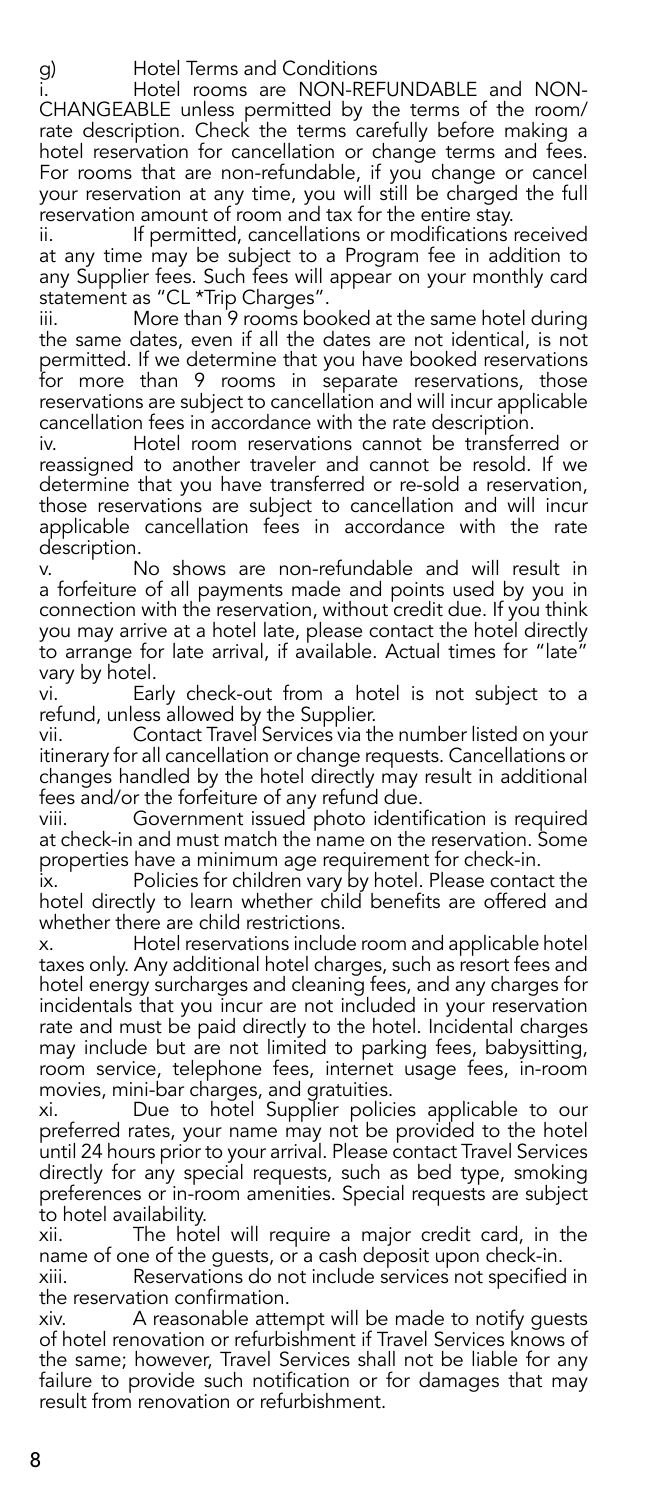h) Car Rental Terms and Conditions

i. Cancellations or modifications received at any time are subject to the Supplier's cancellation polices and cancellation fees which could be up to the full amount of the reservation and may also be subject to a Program fee. Such fee will appear on your monthly card statement as "CL \*Trip Charges".

No shows are non-refundable and will result in a total forfeiture of any payments made and points used by you in connection with the reservation, without credit due.

iii. The early return of car rentals is not eligible for a refund, regardless of situation or notification from the car rental company.

iv. Any additional taxes, fees and surcharges are subject to change without notice, may vary by location, and may be charged to the customer at pick-up.

v. <sup>S</sup> Rental rates are based on 24 hour periods and may be subject to additional fees depending on time of return, including but not limited to hourly rental charges, which will be billed directly to you by the car rental company. Certain car rentals may have a minimum rental period. Any rentals less than the required minimum days may be charged the minimum rental period.

vi. Advance purchase car rental rates in the United States include unlimited mileage, taxes and fees. Car rental rates outside of the United States may not include unlimited mileage, taxes and fees and these will be assessed by the car rental location directly. Charges are billed directly by the car rental company and rates are subject to change.

vii. Charges for optional services such as insurance waivers, fuel, additional or underage drivers, and special equipment charges, are not included in your rental and must be paid directly to the car rental company.

viii. Travel Services does not guarantee a specific make, model, or color of vehicle no matter what vehicle is reserved.

ix. Geographic and cross border restrictions may apply. x. Renters must meet the minimum (and maximum, if applicable) age requirement where the car is being rented, have a valid driver's license, major credit card and some Suppliers require a good driving record. Most rental car companies do not accept debit cards. Some Suppliers charge a surcharge for drivers above or below certain ages, which would be collected by the Supplier at the time of pickup. Suppliers reserve the right to deny car rentals for any reason, including past driving records.

xi. Rentals outside the country in which you reside may require an international driver's license or compliance with other local requirements.

xii. One-way rentals may or may not be permitted. If there are additional fees for one-way rentals, when permitted, these fees will not be included in the cost of the reservation. A reasonable attempt to advise of these fees will be made when this information is available to Travel Services.

xiii. Car rental redemptions may not be available for all locations and destinations.

xiv. Local renters and renters driving out of state/country may be subject to additional restrictions.

xv. Car rental rates do not include Collision Damage Waiver insurance and Theft Protection unless specified. Please contact your insurance company if you are unsure whether to accept rental car company insurance at the counter.

i) Supplier Taxes and Fees (Applies For Transactions That Are Not Points Redemptions Only)

i. In connection with facilitating your transaction, the charge to your debit or credit card will include a charge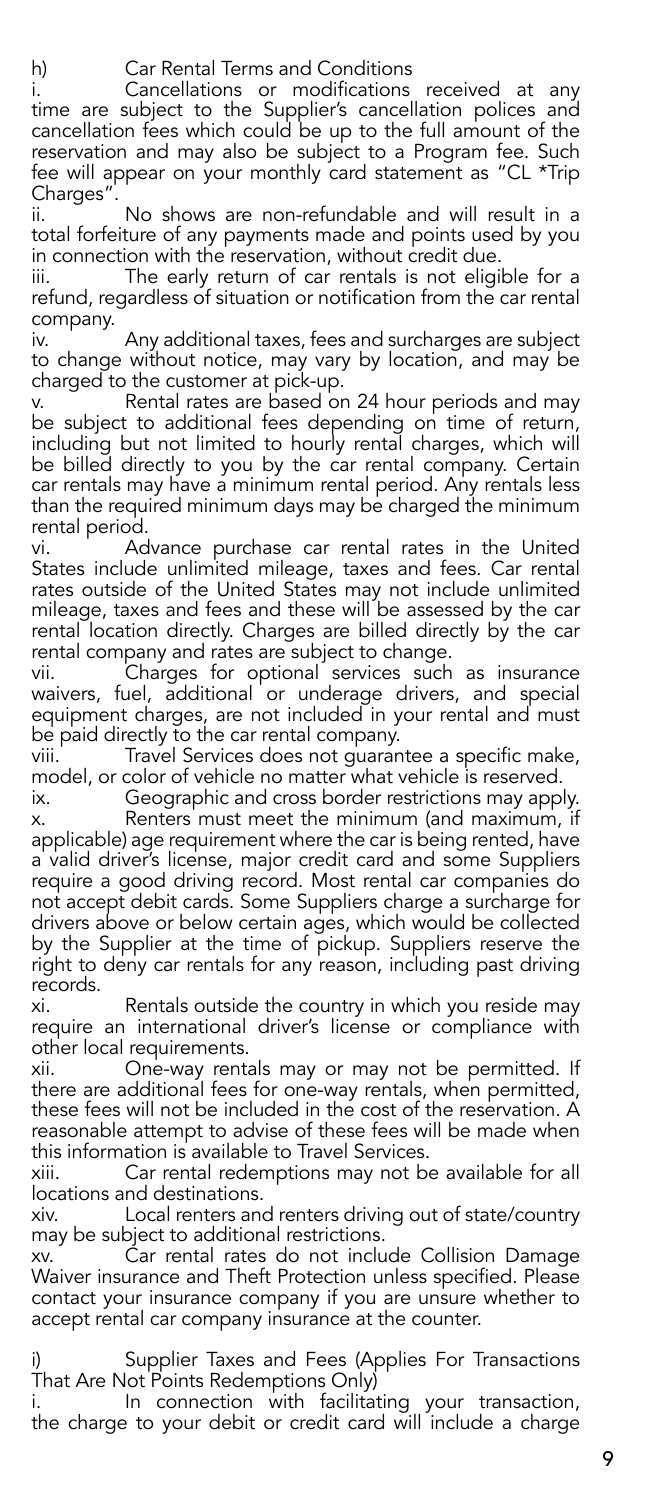for taxes and fees which varies based on a number of factors including, without limitation, the amount paid to the Supplier, the location of the Supplier and your destination. This charge includes an estimated amount for taxes owed by the Supplier including, without limitation, sales and use tax, occupancy tax, room tax, excise tax, value-added tax and/or other similar taxes. In certain locations, the tax amount may also include government-imposed service fees or other fees required by law to be collected by the Supplier. The actual amount paid to the Supplier for taxes in connection with your reservation may vary from the amount estimated and included in your charges, but the total amount you pay will not vary from the amount quoted. The balance of the charge for taxes and fees, if any, is retained by Travel Services to cover the costs of your reservation, including, customer service costs.

ii. Travel Services is not the vendor collecting and remitting taxes to taxing authorities. Suppliers include all applicable taxes in the amount billed to Travel Services and Travel Services pays all such taxes directly to the Suppliers. Travel Services is not a co-vendor associated with any Supplier. Taxability, the tax rate and the type of applicable taxes vary by location.

For transactions involving Suppliers located within certain jurisdictions, the charge to your debit or credit card for taxes and fees includes a tax that Travel Services is required to collect and remit to the jurisdiction owed on amounts retained as compensation for services.

iv. If you book accommodations in a location that charges a Goods and Services Tax or similar tax that is refundable to non-residents, Travel Services is unable to facilitate a rebate of such tax.

j) Liability Disclaimers Travel Services acts only as an agent for the Supplier in regards to travel, and assumes no liability for injury, damage, loss, accident, delay or irregularity which may be caused due to a defect in any vehicle, acts of God, war, riots, or by any company or person involved in conveying the passenger or in carrying out travel arrangements.

ii. Travel Services reserves the right to accept minor adjustments in the passenger's travel itinerary made by the Supplier. In the event of Supplier trip cancellation prior to departure, a full refund will constitute a full settlement of all liability.

iii. Travel Services is not responsible for any changes initiated by the passenger with the Supplier.

iv. Travel Services and its affiliates do not guarantee the accuracy of, and disclaim liability for inaccuracies relating to, the information and description of the hotel, air, cruise, car and other travel products displayed (including, without limitation, photographs, logos/icons, prices/rates, lists of hotel amenities, and general production descriptions), which information is provided by the respective suppliers. Hotel ratings are intended as general guidelines, and Travel Services and its affiliates do not guarantee the accuracy of the ratings.<br>v. In instances where an incorrect (lower) p

In instances where an incorrect (lower) price/rate is charged, Travel Services will use reasonable efforts to get suppliers to honor the quoted rate. If the supplier will not honor the rate, Travel Services will contact you and you may elect to cancel the booking or agree to keep the booking at the correct rate (or other rate offered by the supplier.)

vi. Travel Services, its affiliates, and the suppliers make no representations about the suitability of the information, products, and services contained on this site for any purpose, and the inclusion of any products or services on this site does not constitute any endorsement or recommendation of such products or services by Travel Services or its affiliates. All such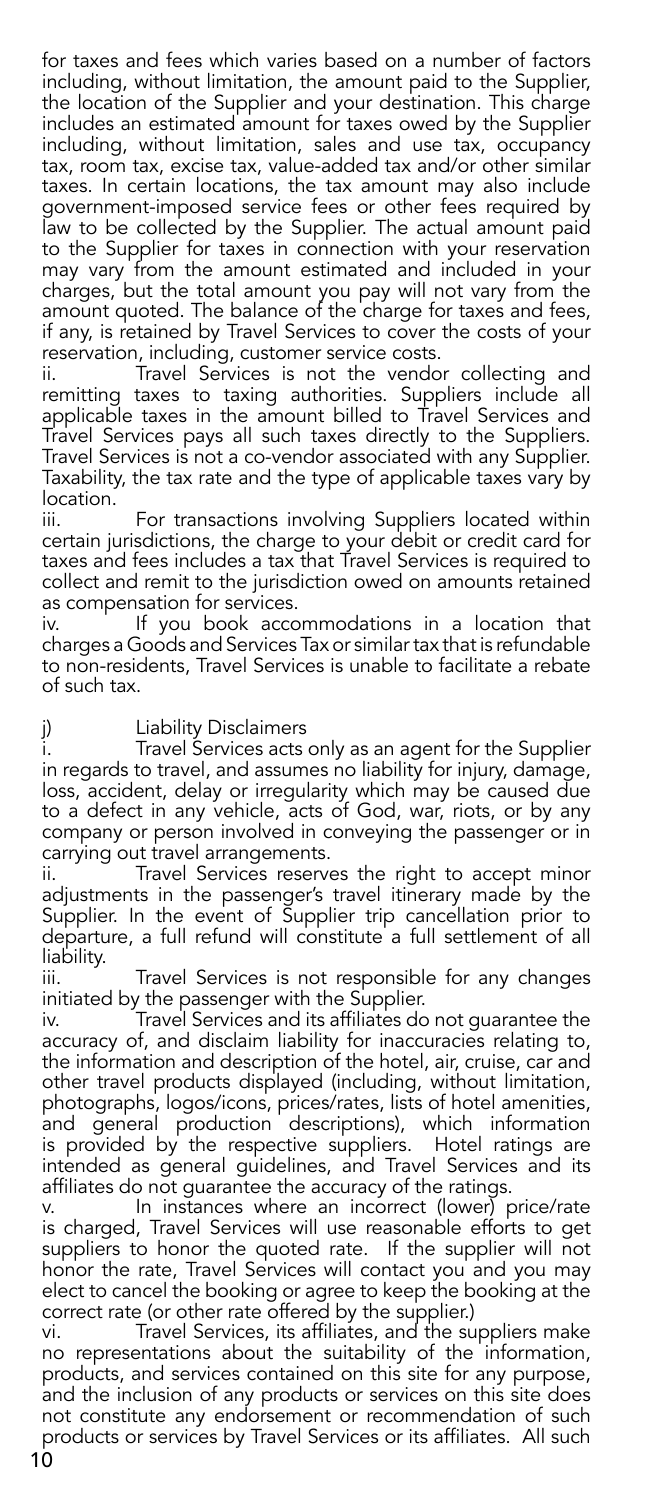information, productions, and services are provided "as is" with out warranty of any kind. Travel Services, its affiliates, and the suppliers disclaim all warranties and conditions with regard to this information, products, and services, including all implied warranties and conditions of merchantability, fitness for a particular purpose, title, and noninfringement.

vii. The suppliers providing travel or other services are independent contracts and not agents or employees of Travel Services or its affiliates. Travel Services and its affiliates are not liable for the acts, errors, omissions, representations, warranties, breaches or negligence of any such suppliers or for any personal injuries, death, property damage, or other damages or expenses resulting therefrom.

Travel Services and its affiliates have no liability and will make no refund in the event of any delay, cancellation, overbooking, strike, bankruptcy, force majeure or other cause beyond their direct control, and they shall have no responsibility for any additional expense, omissions, delays, rerouting or acts of any government or other authority. In no event shall Travel Services, its affiliates, and the suppliers be liable for any direct, indirect, punitive, incidental, special, or consequential damages arising out of, or in connection with, the use of this site or any information, products, and services obtained through this site, or otherwise arising out of the use of this site, whether based on contract, tort, strict liability, or otherwise, even if Travel Services, its affiliates, and/or the suppliers have been advised of the possibility of damages.

ix. Some jurisdictions do not allow the exclusion or limitation of liability for consequential or incidental damages, so the above limitation may not apply to you.

k) Governing Law as it pertains to Travel Redemptions These Travel Disclosures and any action or proceeding related thereto, whether in contract or tort, at law or in equity, shall be governed by, construed, and enforced in accordance with the laws of the state of New York, USA as they are applied to agreements entered into and to be performed entirely within such state. Any action in connection with any matters related to these travel disclosures, shall be brought only in the state or federal courts located in the state and city of New York and you expressly consent to the jurisdiction of said courts. All disputes which cannot be resolved between the parties shall be resolved individually, without resort to any form of class action.

Modification Of Travel Rules Travel Services reserves the right to change these Travel Rules at any time without notice.

m) Seller Of Travel Registration Numbers Loyalty Travel Agency LLC, who acts only as an agent for the Suppliers, makes the travel arrangements for you on behalf of Travel Services. State Seller of Travel registration numbers for Loyalty Travel Agency LLC in the states that require registration are: California 2097389-50 (registration as a seller of travel does not constitute approval by California. Loyalty Travel Agency LLC is not a participant in the Travel Consumer Restitution Fund); Florida ST38239; Hawaii TAR-6750, Iowa 987; and State of Washington 602 868 200.

#### V. Non-travel rewards

### **A. Merchandise**<br>a) When

When necessary, the Administrator may substitute a reward with an updated model of equal or greater value. Members will be notified of any change when ordering. The Rewards Program Administrator reserves the right to replace or remove certain sections within any Program literature or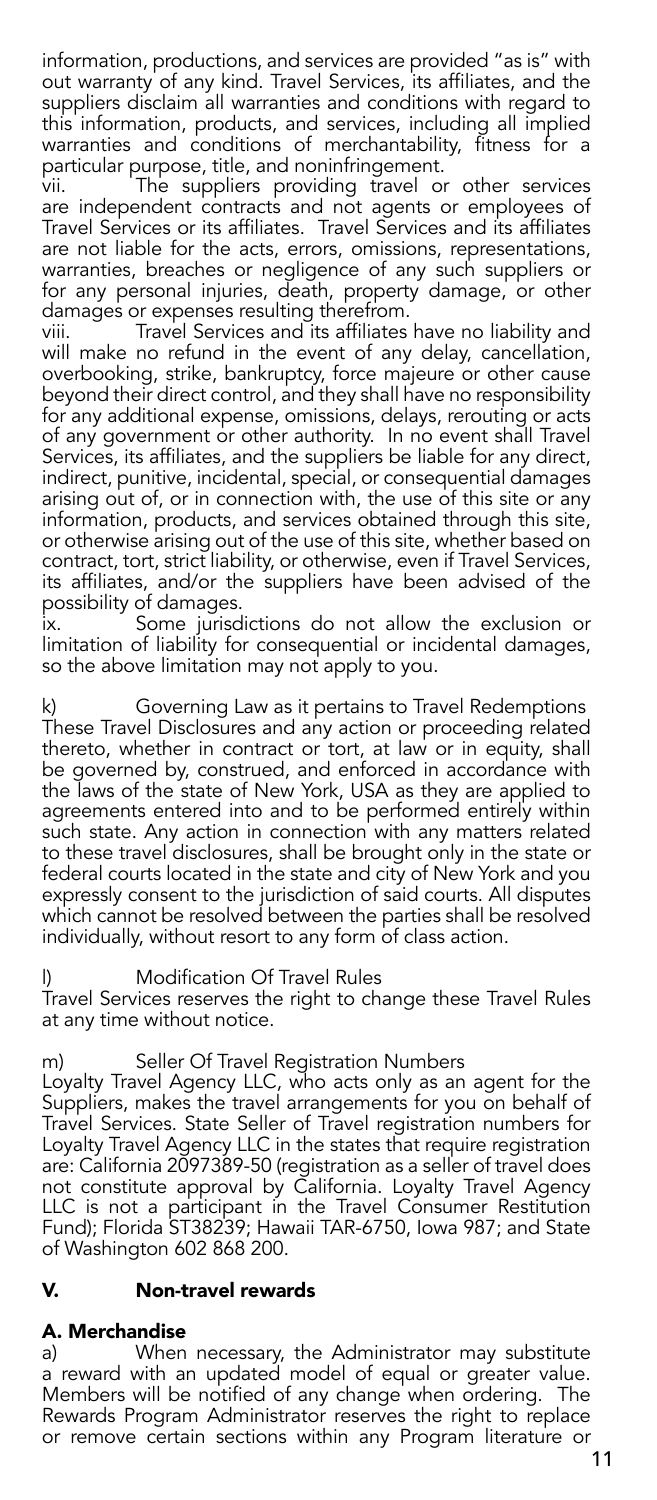website. All rewards are subject to availability.

b) Merchandise rewards may take two to four (2-4) weeks to be delivered from the time of order. Multiple rewards may arrive at different times because they may be provided by different vendors. Delivery times may increase during peak

holiday periods.<br>c) No s No shipments of merchandise can be made to APO/FPO or PO Box addresses.

d) Merchandise shippable by UPS will be available to all US territories. Items being shipped to Alaska, Hawaii, Puerto Rico, Guam and the US Virgin Islands will have an additional freight charge billed to the Members Rewards card.<br>e) Merchandise pictured in any Reward's Program Merchandise pictured in any Reward's Program brochure or website may not necessarily reflect exact colors or models of actual rewards due to printing variations and/or manufacturers' updates. Information is accurate to the very best of our knowledge. The Sponsor and the Administrator

are not responsible for errors or omissions.<br>f) The number of Points required t The number of Points required for reward items are subject to change.

g) Members may exchange merchandise only in the event of merchandise defects or damage in shipment. Some items are delivered by common carrier, where a delivery time is scheduled and someone must be present to accept delivery. When this is the case, the item must be opened in the presence of that carrier and any exceptions, damages, or shortages must be noted on the delivery receipt before Members sign to accept shipment of merchandise. For those items that are delivered without being scheduled, please inspect the item within 24 hours of delivery and notify the customer service center if you find any exceptions, damages, or shortages.

h) All merchandise is covered by manufacturer's warranties. Any such defect should be handled through the standard manufacturer repair facility as noted with product.

#### B. Gift cards/certificates

a) Points may be redeemed for physical gift cards/ certificates from select merchants. Most physical gift cards and certificates are delivered within two to three (2-3) weeks, to the address specified on the order file with the Administrator, as long as it is within the United States and its territories. Delivery times may increase during peak holiday periods.<br>b) Physical Gift cards/certificates cannot

Physical Gift cards/certificates cannot be returned, and are not redeemable for cash or credit.

c) All other sales and/or use taxes including shipping and handling charges of items purchased using a gift card or certificate are the responsibility of the Member and are subject to the merchants' policies in effect at the time of redemption. Purchases in excess of the amount of the gift cards are at the Members expense.

d) Gift cards may also be subject to other restrictions imposed by the merchant. Gift cards purchased to provide services are subject to the terms and conditions of the vendor providing the services.<br>e) Additional t

Additional terms and conditions may be specified on the gift card.<br>f) If a m

If a merchant declares bankruptcy the Sponsor and Administrator are not liable for the underlying funds on the gift card or certificate.

g) Once the gift card is redeemed and/or used, they are not returnable, exchangeable or replaceable.

h) Each merchant sets a policy in regards to lost or stolen gift cards or gift certificates. If a gift card or certificate is lost or stolen the Member should report the occurrence to the Administrator immediately. The Administrator reserve the right to decline to replace lost or stolen gift cards or certificates.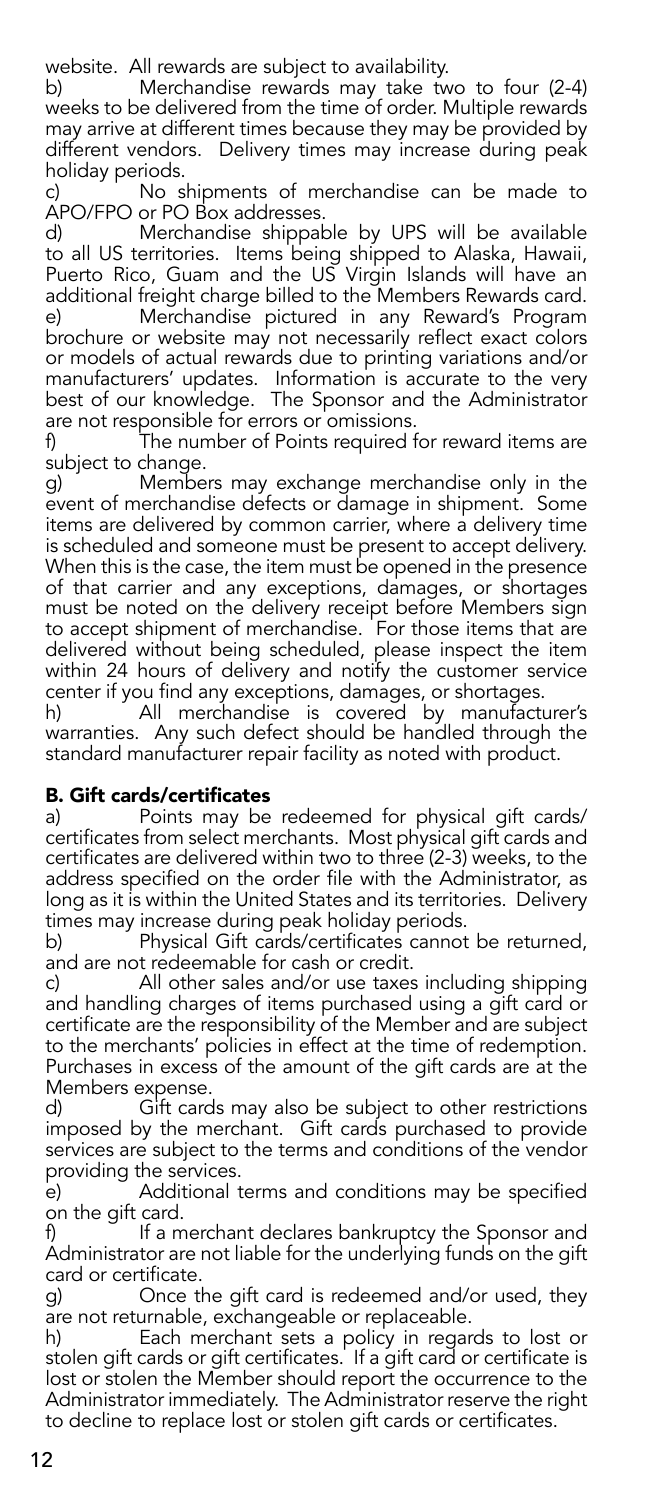i) If gift cards or certificates have been ordered and not received by the Member, they must notify the Administrator using the provided customer service number. The Member must notify the Administrator no earlier than fifteen (15) days after the expected receipt date and no later than sixty (60) days from the expected ship date. Upon receipt of such notification, the Administrator will investigate. The Administrator with its sole discretion may replace any non-received shipment, in which a full balance remains on a gift card or gift certificate.<br>i) The Administrator is not responsible if a recipient

The Administrator is not responsible if a recipient or Member defaces, damages or otherwise renders unsuitable for redemption a gift card or certificate that was received from this Reward site.

#### C. Charity Choice

a) Support the greater good by choosing Charity Choice donation gift cards.

b) By selecting a Charity Choice redemption, the Member will receive either certificate/card to be redeemed at https://www.charitygiftcertificates.org/.

c) With this certificate/card, the Member may designate the funds for up to three charities of their choice, exclusively from our online list of over 250 major charities and many local causes, totaling over 1000 in all. Follow the easy instructions on the back of the card to donate the funds.

### **D. Cash back rewards/Statement Credits**<br>a) The cash back reward(s) will appear as

The cash back reward(s) will appear as a credit on the Members primary savings, checking account or Platinum Rewards credit card.<br>b) Cash back

Cash back rewards may be redeemed at a minimum of \$5 per redemption.

c) Cash back deposits to Checking or Savings will take up to two (2) business days to post to your account.

The Member is responsible for any outstanding balance owed on the account after the credit is applied.

e) Cash back reward(s) cannot be applied toward the payment amount owed on a Member's Platinum Rewards Mastercard.

#### E. Fuel Redemption

a) The Member may redeem points at the pump or inside at the register by swiping a participating financial institution's Rewards card at a participating fuel retailer. If the Member has at least 2,000 points available, they will receive a message on the pump or at the register asking if they would like to use 2,000 rewards points to get \$.50 off per gallon. The offer will also display if they are prepaying for fuel.

b) If the Member selects, "Yes", the per gallon charge will be lowered by \$.50, subject to a maximum limit of \$.50 per gallon discount on 20 gallons (or \$10.00 off) during each visit.<br>c) Points required and discount at the pump may vary

Points required and discount at the pump may vary by retail brand and card program. Please refer to the Program website for a list of current offers and participating retailers.

#### VI. Toll-Free Participant Access & Contact Information

a) For questions, concerns or complaints, please contact the Administrator's customer service center at 866-665-4707. You should expect a response to all inquiries within 3 business days. Should a voicemail need to be left, the call will be returned the following business day.

(i.) Customer service specialists are available Monday through Friday from 8 am to 11 pm ET, Weekends from 8am – 8pm ET. (ii.) Travel redemption specialists are available Monday through Friday from 9am to 10pm ET, Weekends from 9am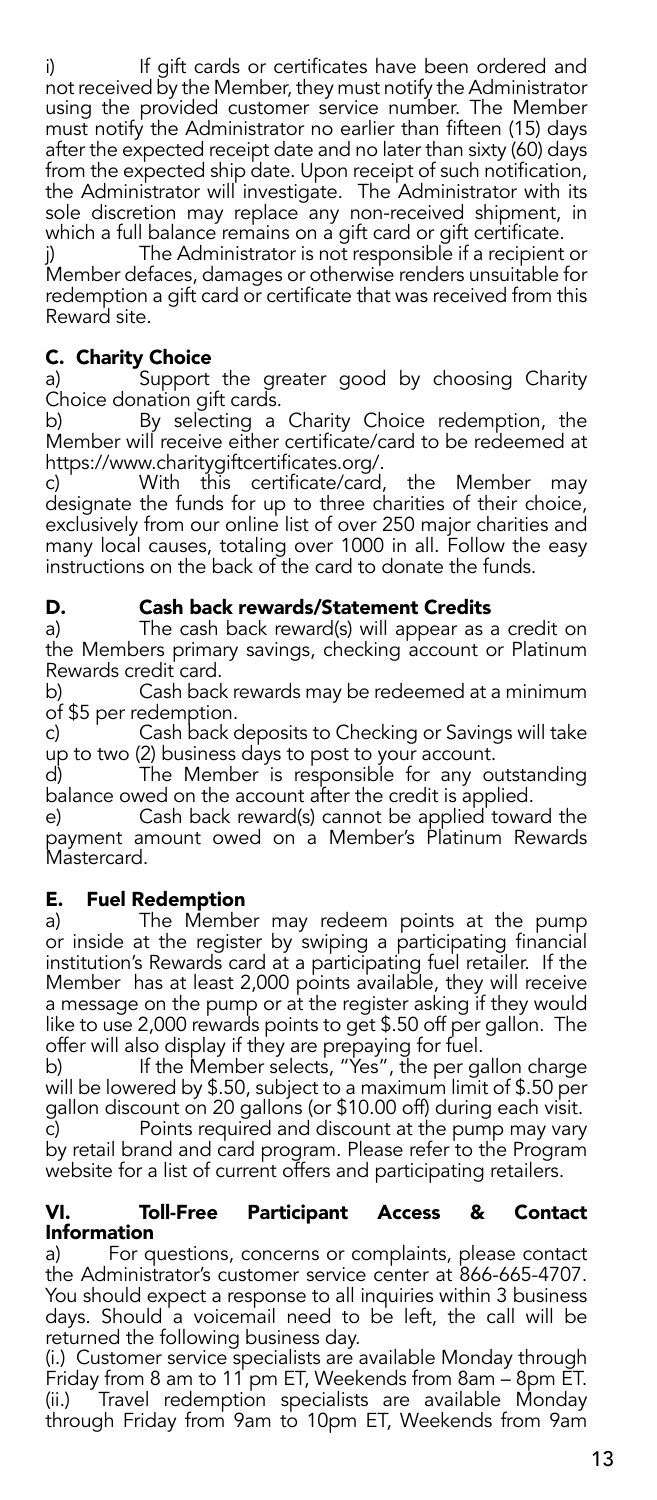to 5pm ET. After hours emergency service is available 24/7 for trips within the next 48 hours.

b) Both centers will be closed on select holidays which will be published each calendar year.

c) To contact Financial Partners Credit Union, call 800-950- 7328.

d) To access the Program's website, visit rewards.fpcu.org